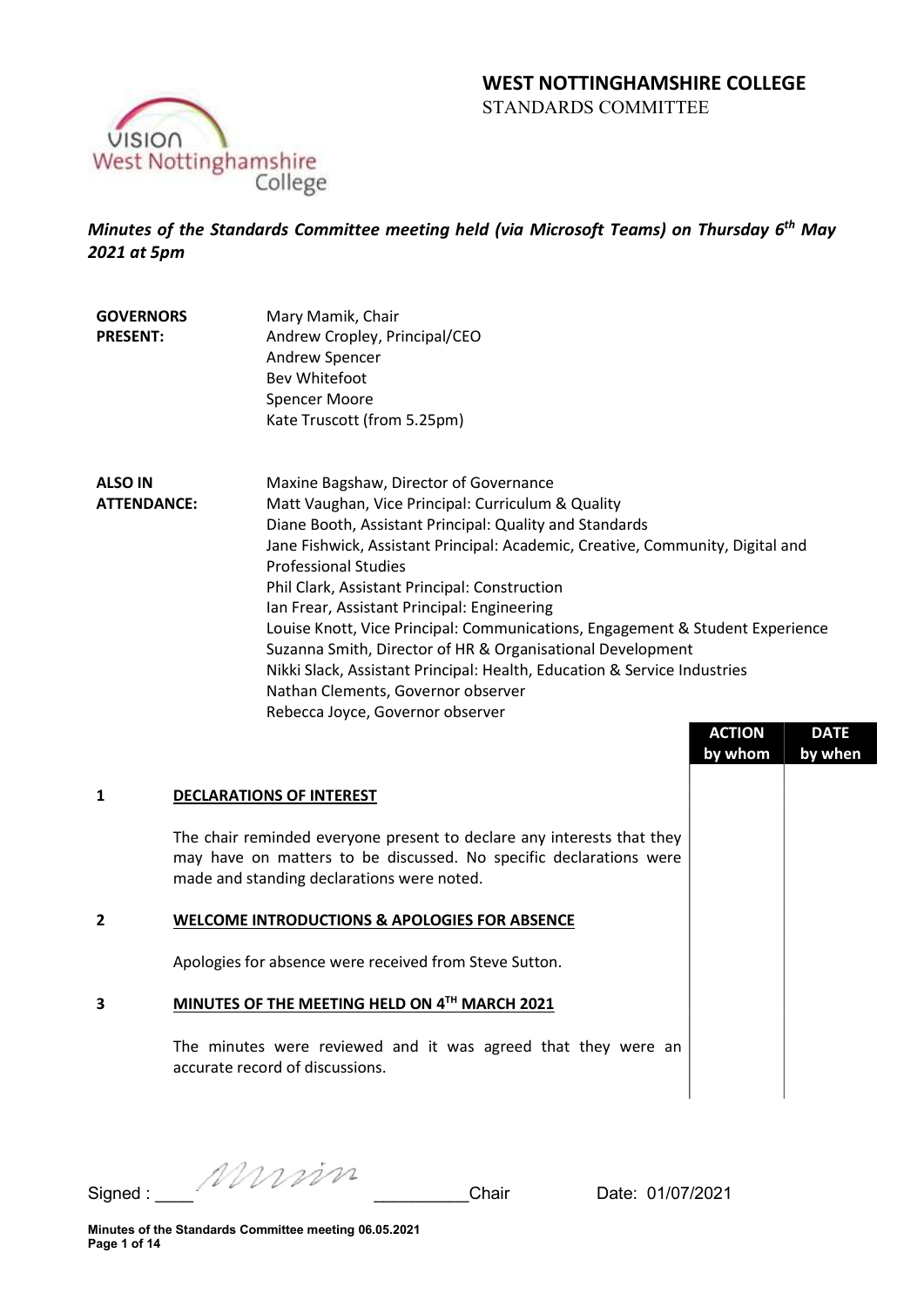AGREED: to approve the minutes of the meeting held on  $4<sup>th</sup>$  March 2021.

There were no matters arising.

## 4 ACTION PROGRESS REPORT

The committee were happy to note the detailed progress update provided on the tracking document, and there were no questions.

## 5 QIAP – 2020/21

The vice principal introduced this item and reminded the committee that there are five key weaknesses identified in the QIAP and that the focus at the meeting today will be on:

- a) English and maths
- b) Attendance and punctuality

## 1) English and Maths

Key matters noted were:

- There are ten actions identified in the QIAP
- The college is driving a range of CPD for staff which is inspired and informed by the deep dives, both discreetly and in vocational areas.
- The college has made significant investment to bring about improvements including discreet classrooms, one-hour lessons, and increased staffing.
- The position in English is much stronger now.
- There are still weaknesses in maths and improvements are not progressing at the same pace as English.
- Staff are involved in the teacher assessed grades process, which is an additional burden on top of the 'day job'.
- $\bullet$  In the 19/20 academic year, the college saw improvements in +1 and +2 grades as well as the proportion of high grades; however, the position is still not good enough. It continues to be the case that some students decline against their entry points.
- Results in the autumn were good, with English doing better than maths.
- Attendance has been an issue because of COVID and lockdown. The current position is 77.5% in maths and 69.8% in English; however, the college is not seeing as much progress and improvement in maths, despite the higher level of attendance.
- The college has engaged a maths consultant, who is working with staff and encouraging them to take risks and is working to improve their confidence.

#### 2) Attendance and punctuality

Key matters noted were:

The position has been negatively impacted by COVID.

Signed : \_\_\_\_ \_\_\_\_\_\_\_\_\_\_Chair Date: 01/07/2021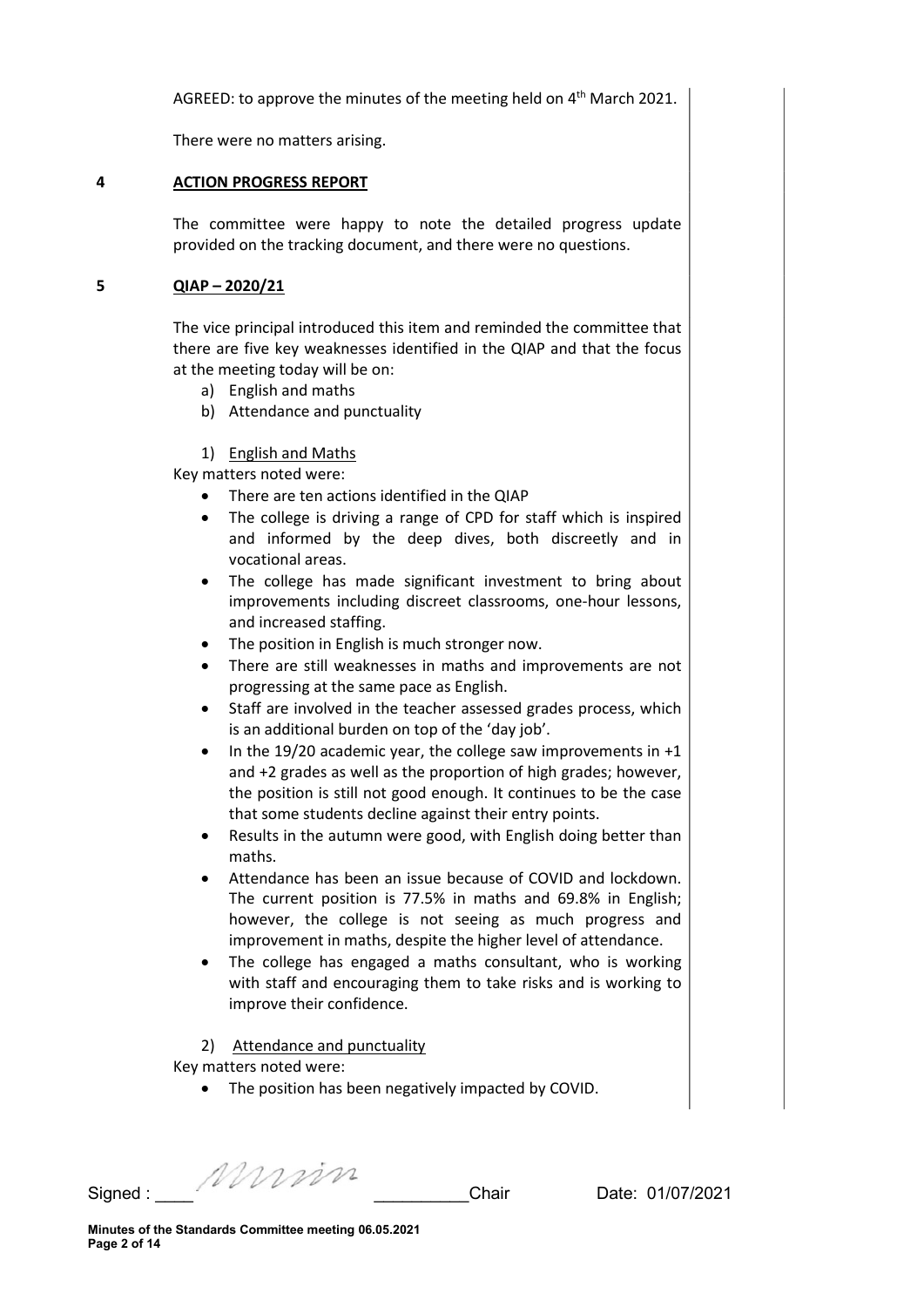- The college has been keen to ensure that online learning is marked honestly on the register; therefore, there is differentiation between 'attendance' and 'engagement'. The college has been critical in relation to evidencing engagement.
- Attendance is 85.1%, which is only 1% below the same point in the prior year.
- The college has a very good story to tell in terms of interventions, use of catch-up coaches, and attendance monitoring.

One member of the committee asked whether there were any particular groups of maths students that have impacted upon the improvement pace or whether it is a more general issue. The vice principal confirmed that the pace of improvement has been slower for some of the lowerlevel learners and those on more practical courses, e.g. construction, motor vehicle and hair & beauty. He indicated that performance has not been helped by the 50/50 model, as learners were desperate to continue with hands-on activity. He indicated that the college needs to be better at enticing students to attend even when they would prefer not to. That said, there have been some successes, particularly some level 2 groups, e.g. engineering, joinery, motor vehicle. In some areas of provision, the college continues to try to find really good teachers.

One staff governor present made reference to the Leicester College initiative, recently promoted to staff, and the Malcolm Swans programme, which has an FE focus on maths. She asked whether it is possible to send more staff than originally envisaged. The vice principal indicated that, despite his best efforts, the places are limited to two per college; therefore, the staff who do participate will have a pivotal role in ensuring feedback to all staff. The committee were advised that the head of maths post has been advertised twice and that, in the most recent round, there have been some good applicants; therefore, the college is hopeful of now recruiting the required expertise.

One staff governor made an observation regarding the variation that exists throughout the college in terms of chasing attendance for maths and English sessions. The vice principal indicated that the college is looking to have a maths and English champion in each area and that the catch-up coaches do also provide support.

The committee then discussed teacher assessed grades and were advised that there are 85 students who, following review, appear not to have completed any assessments; therefore, these are being chased as a priority. He indicated that many students have struggled during lockdown and some have very complex needs.

The committee asked whether learners have target grades for maths and English. It was confirmed that they do. The committee asked how far the college is away from all students hitting their maths and English targets.

Q

Signed : \_\_\_\_ \_\_\_\_\_\_\_\_\_\_Chair Date: 01/07/2021

Q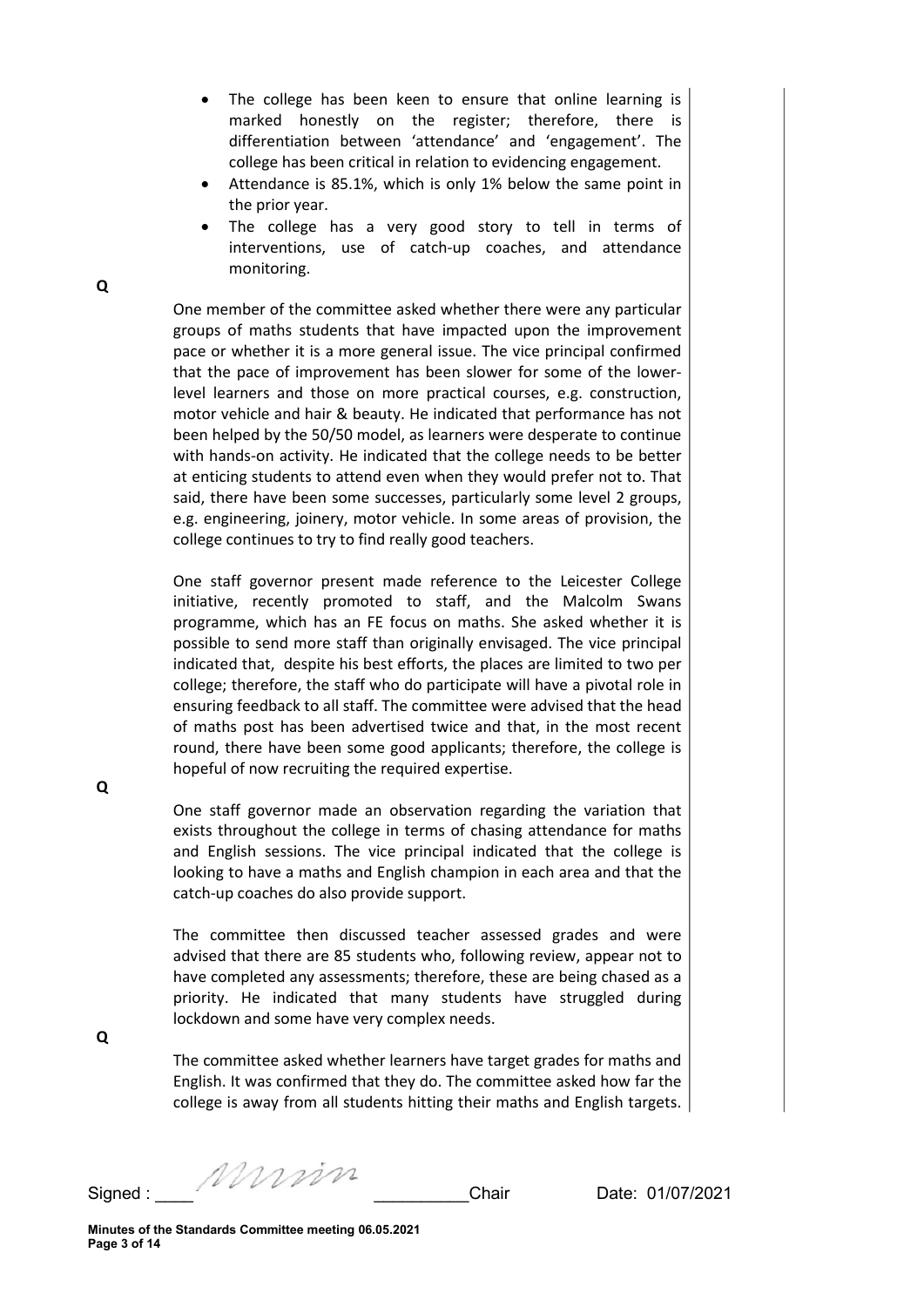The vice principal indicated that students would be closer to target were it not for COVID and that progress point four shows that some students are not making as much progress as was anticipated. Statistics were referred to in section 3.1 of the report, and the vice principal acknowledged that the position was not as good as hoped for. He indicated that the intention is to gather more steam this term and that there is confidence that there will be an improvement, but not as much as the targets set. He advised that Functional Skills remains a concern and that, to try to tackle this, the current head of maths is moving over to focus on Functional Skills provision. As an overview comment, he indicated that there is still more to do.

AGREED: to note the content of the report and update provided.

#### 6 BALANCED SCORE CARD ITEMS

Key matters brought to the committee's attention were:

- Section 2.1 summarises the position in relation to deep dives. At the time of preparing the report, twenty-five had been completed. Since that date two more have taken place, but the grades in relation to these are not yet confirmed.
- There are lots of people involved in the deep dives.
- All areas are accustomed now to the processes, which include learning walks, dialogue with teachers, and a focus on the ASPIRE curriculum (including aspiration, planning and individualisation).
- The process is now RAG-rated as green; however, the overall position is amber because not all areas are remembering to underpin and evidence the impact.
- In terms of deep dive outcomes, nine were not graded because they were undertaken during full lockdown. Sixteen were graded as good or outstanding, which is 50%, with one deep dive graded as outstanding. Eight were graded as requires improvement; of these, three have now moved to good.
- The college is on the cusp but is nearer to good than RI.
- The college has moved forward since the last meeting but there is still more to do, e.g. in maths, construction and health & social care.
- The college continues to move forward and is pushing the trajectory.

(Kate Truscott joined the meeting at 5.25pm)

- The college still self-assesses as amber because the impact for all learners is not yet there.
- There has been tremendous improvement but not enough.
- A significant influencing factor is the skill of teachers, and a significant amount of CPD is being provided to support this. The

Signed : \_\_\_\_ \_\_\_\_\_\_\_\_\_\_Chair Date: 01/07/2021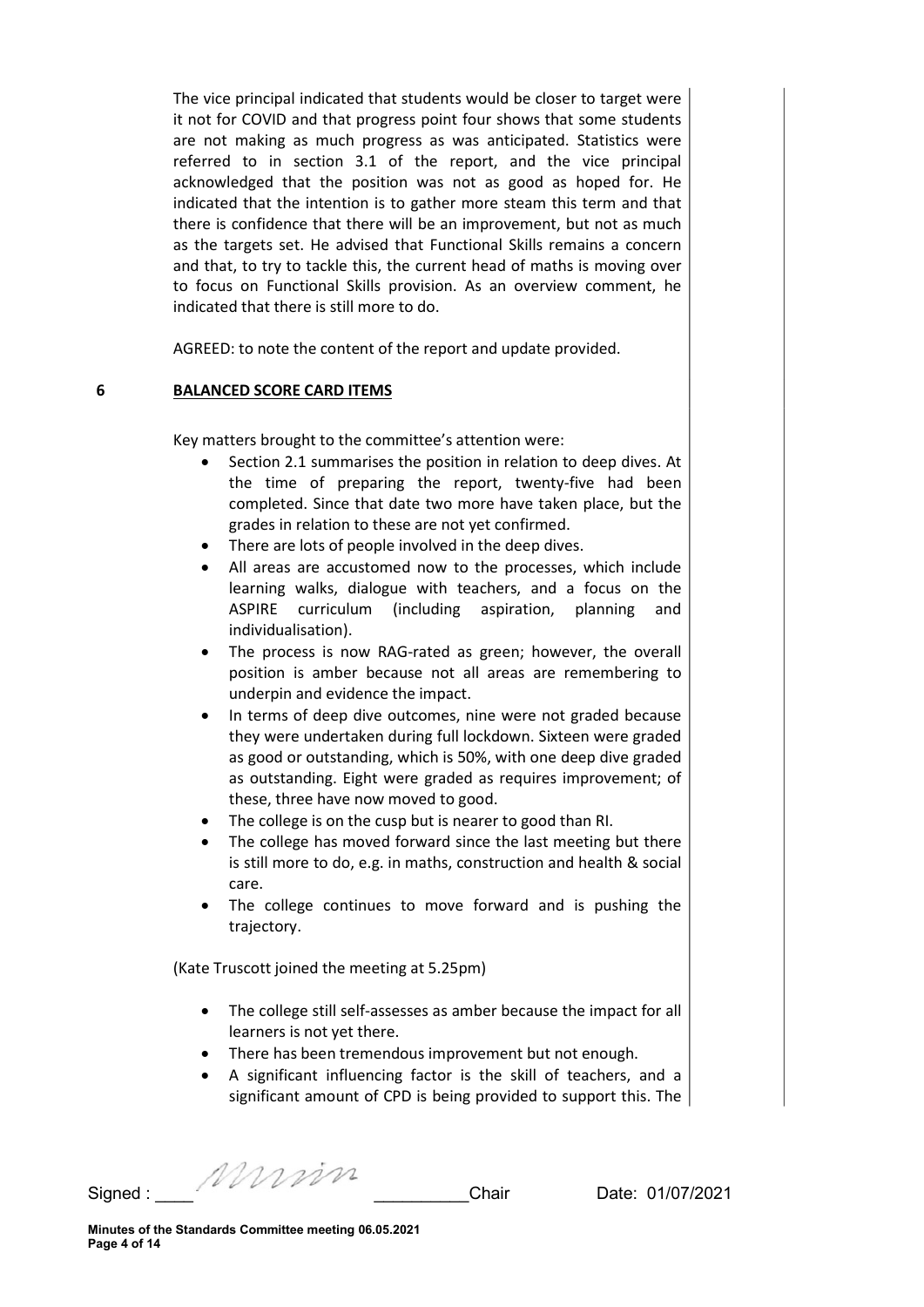committee's attention was drawn to the data provided on CPD in the detailed report.

- Much is happening but there is still more to do.
- Some deep dives have been rescheduled throughout the year: e.g. apprenticeship provision will take place later in the year so that staff can go out to employers with the easing of restrictions. The college has had to make some adaptations because of the pandemic.
- In relation to apprenticeship delivery, it was confirmed that there is now real ownership and accountability and that there has been a real movement forward.
- Section 7.2 of the report shows that apprenticeship retention is 71.2% and that, if all apprentices stay and achieve, the college will be above the national rate of 65%. The overall position is amber but quickly moving to green.
- In relation to electrical apprentices, there have been legacy issues for many years. The college is working with JTL to transfer 113 apprentices; of these, 76 are existing apprentices in years 2, 3 and 4. Their movement will negatively have impacted upon college retention figures even though the college continues to support them. The 71% includes the JTL transfer; without this, the percentage would have been even better.
- There is greater confidence that apprentices are now getting a better experience and service.
- In relation to end point assessments, the position is 98% overall, with 62% high grades and 27% of leavers going to enhanced roles or being promoted.
- OneFile continues to be an area of weakness and, whilst getting better, it is still not where the college wants to be. There are 14% showing as no assessments/reviews and, whilst the college is getting this figure down, it is still not good enough.
- There are 21% of apprentices with no activity recorded for 30 days, which is a decline on the previous report. The committee were given assurance that staff are really drilling down on the why and that, whilst there are some mitigating circumstances, the position is not where the college wants it to be.

When discussing the apprentice achievement rates, it was acknowledged that, whilst the EPA is positive for 20/21, there are 319 apprentices past their end date and another 241 to reach this point shortly. The committee asked whether this will negatively impact upon this year's data, i.e. if achievement is not recorded until next academic year. The vice principal confirmed that this is a risk and that staff are aware of it and are working to improve the position. The committee were advised that some of these learners are in construction and that staff are working to clear the pipeline to get to gateway. He provided assurance that those learners past their end date are a priority.

Signed : \_\_\_\_ \_\_\_\_\_\_\_\_\_\_Chair Date: 01/07/2021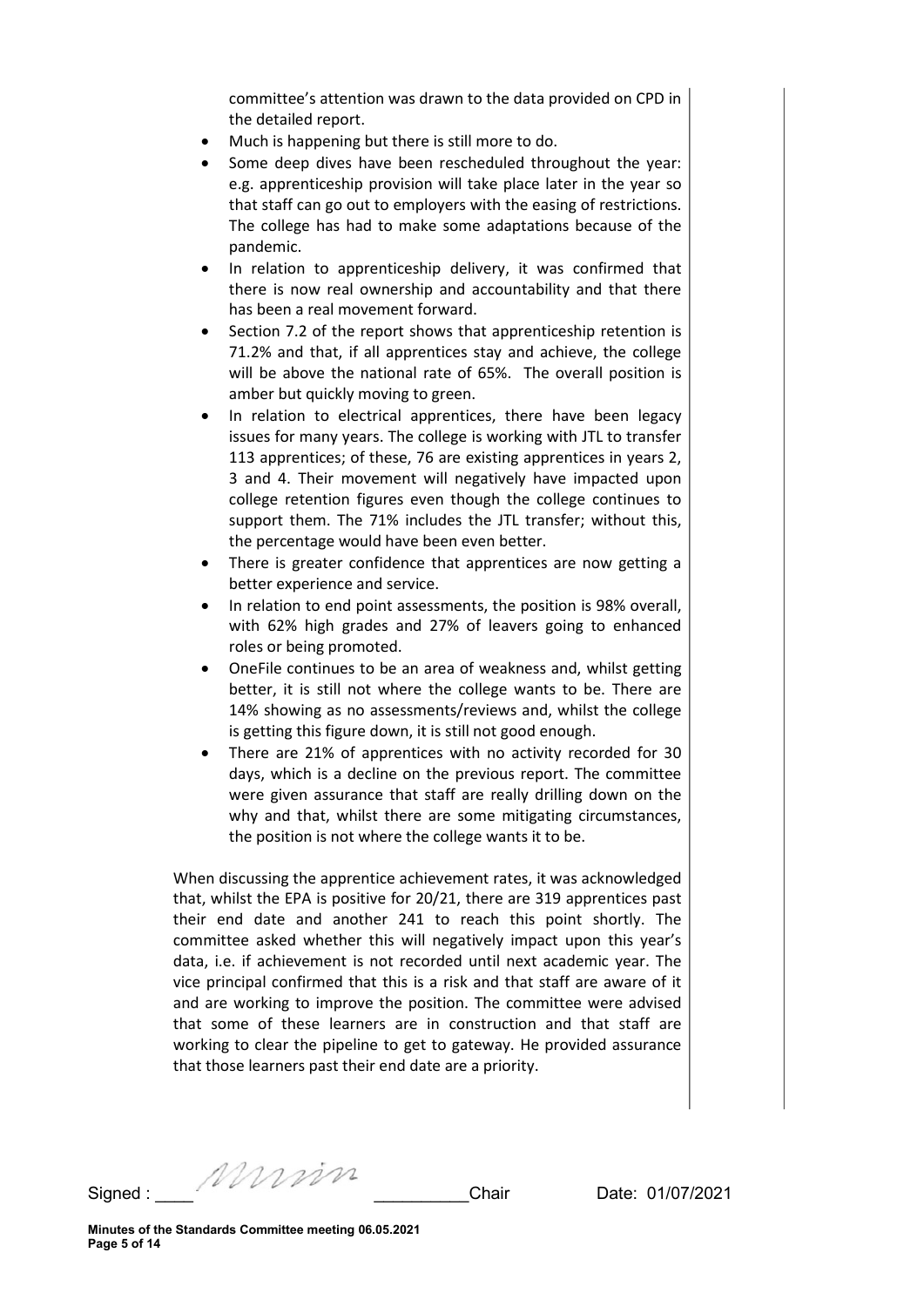In terms of timely achievement, the current position is 21.3%, which is clearly not where the college wants it to be. The expectation is that the college will be above the national rate but that it is still not good enough. He explained that the vast majority of apprentices are Ofqual grade 1, which means that they have to be industry assessed and cannot be teacher assessed; this in itself is leading to a significant backlog of circa three months.

- Q The committee asked what the impact is of maths and English attendance/performance for apprentices; they asked whether this is a joint weakness. The vice principal advised that it is possible to provide a teacher assessed grade for GCSE; however, for Functional Skills, this is only acceptable 'as a last resort'. The preference is for on-site assessments and, whilst remote assessments are possible, it is quite difficult as an option given the systems/processes. Attendance at online Functional Skills for maths and English was only 53%, which is not good enough and, therefore, means that they are not ready to take the assessment. The committee were advised that the work of the apprenticeship monitoring group shows that assistant principals know what needs to be done for each learner. It was confirmed that apprenticeship managers are all working to get learners over the line; however, in many instances, this is out of the college's control.
- Q The committee asked why, given the laser focus on apprenticeship provision, there are learners with no contact recorded. The vice principal advised that many are just waiting for an EPA, and he provided assurance that there is contact with learners but that this is simply not being captured. He advised that the college is much better than it was a year ago and provided assurance that apprenticeship delivery is being considered from every angle. There is a huge team effort and the college has made so much progress in this area.
- Q One member of the committee asked whether there are separate deep dives undertaken for maths and English. It was confirmed that there are and these were undertaken in 19/20 and 20/21 and that, in addition, the college is looking at maths and English delivery in the vocational areas. The committee were advised that areas of provision cannot be graded above a 3 unless they have a real focus on maths and English.

AGREED: to note the content of the update provided.

## 7 INTERNAL AUDIT REPORT ON CURRICULUM PLANNING – PROGRESS ON ACTIONS AGREED

The principal introduced this item and confirmed that the college's internal auditors, Haines Watts, undertook a review of the curriculum planning process undertaken last year; however, the college does not believe that the audit outcomes reflect reality. He explained. that the report was presented late and did not undergo the right level of internal

Signed : \_\_\_\_ \_\_\_\_\_\_\_\_\_\_Chair Date: 01/07/2021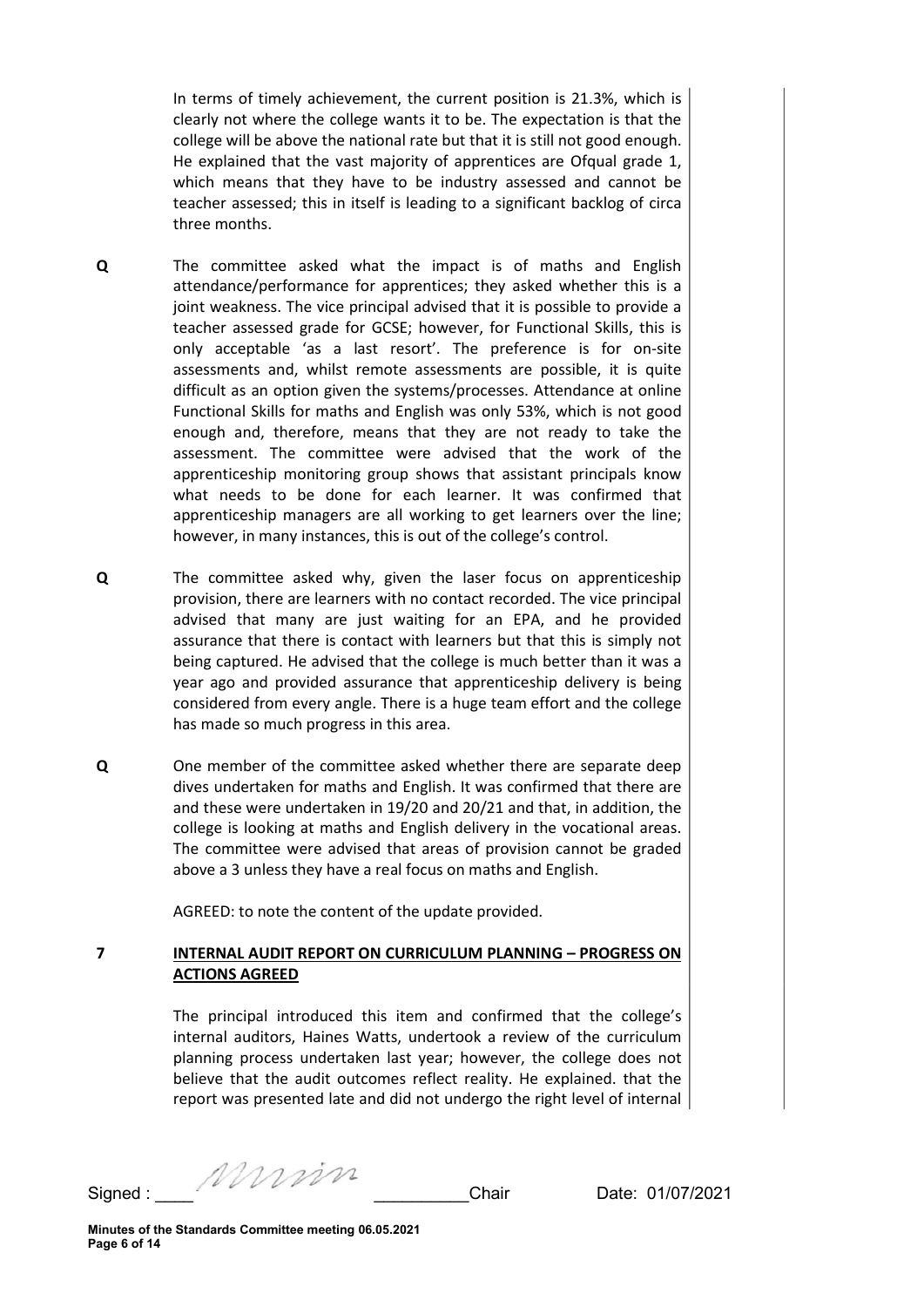scrutiny; therefore, auditors have been asked to complete their work again based upon this year's planning processes. This audit work is now being undertaken and the full report will be presented to the Audit Committee.

The principal advised that the initial report did raise some useful issues, particularly in relation to the interaction between the planning process and financial planning. The college has learnt from the points made and has now introduced an extra layer of scrutiny. All curriculum plans are tested with the assistant principals, and this was described as a really healthy process. The principal advised that the senior team will be reviewing the financial position alongside the plans, focusing particularly on the level of contribution and staffing requirements.

It is envisaged that the final audit report on curriculum planning will be presented to the Audit Committee in June/July. The committee were given assurance that the seven steps of curriculum planning all knit together and include a financial review on three occasions, which involve the principal and the finance director. He confirmed that all plans are reviewed on the basis of aspirations, actual numbers, planned numbers and financial implications. He advised that there will be a real focus for assistant principals on the AEB position in the next round of discussions. This is because the college needs to do a lot more direct delivery because of the ESFA's subcontracting cap being introduced for 2021/22.

AGREED: to note the content of the update provided.

#### 8 RISK REPORT (RED RAG-RATED ITEMS)

The vice principal reminded that there are three red RAG-rated items on the register, with one of these being new. These are:

- 1) Failure to embed the ASPIRE curriculum
- 2) Grade 3 Ofsted overall effectiveness
- 3) Risks relating to teacher assessed grades

In relation to the ASPIRE curriculum, he confirmed that the questions asked are:

- Is the curriculum fit for purpose?
- Will it meet employer and learner needs?

The committee were advised that the business improvement projects have had a real focus on the ASPIRE curriculum, including teachers focusing on teaching. Reviews have included:

- First 42 days
- Registers and timetables  $-$  it is critical to ensure smooth enrolment and induction
- The development of 18 learning companies with 23 planned for the autumn

The college is seeing some really good initiatives and there is confidence that there is a rich, cutting-edge curriculum in place.

Signed : \_\_\_\_ \_\_\_\_\_\_\_\_\_\_Chair Date: 01/07/2021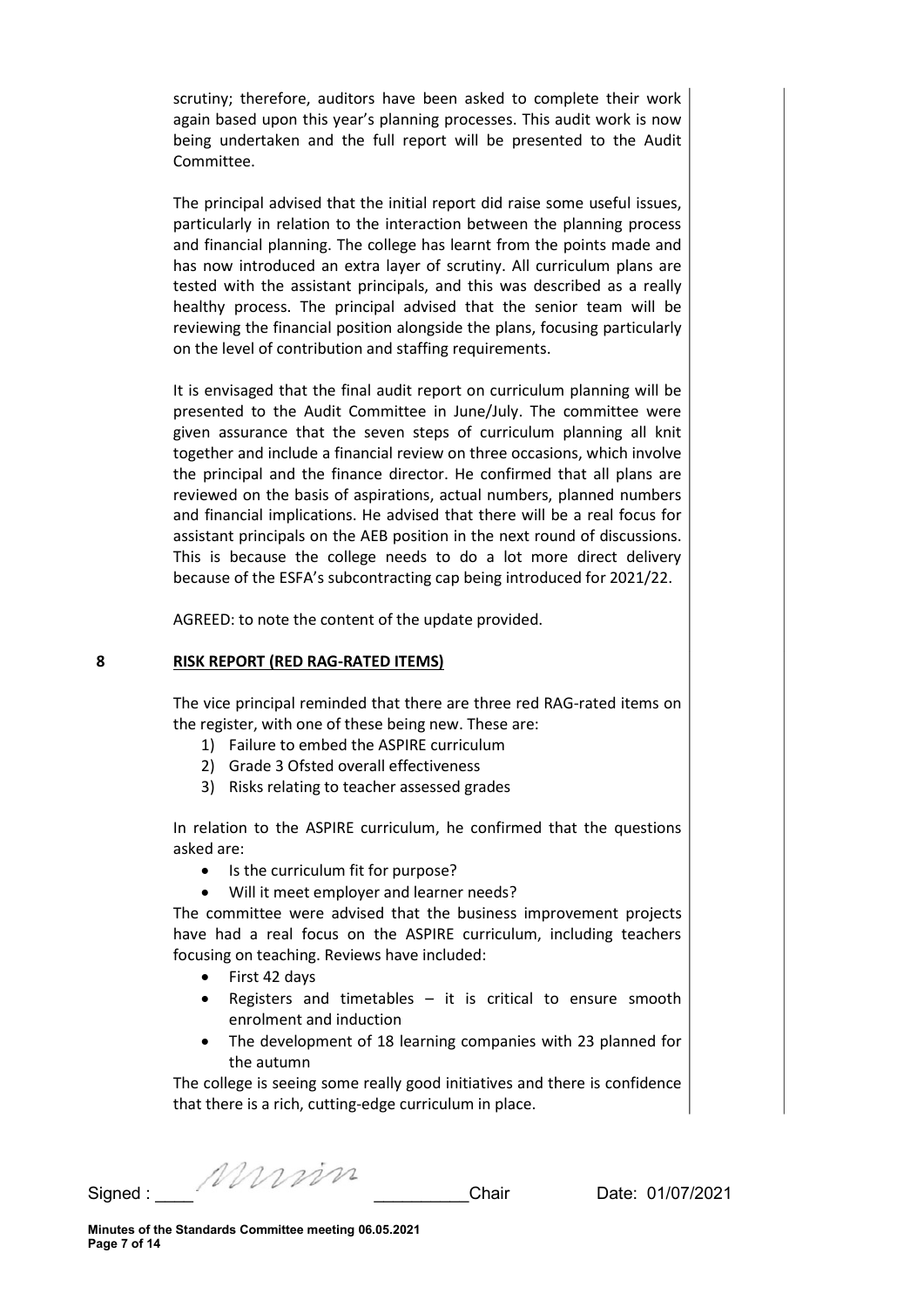In terms of the Ofsted grade, the vice principal described the college as being on the cusp between grade 3 and 2. The college is improving but not at the rate desired. The college has a raft of quality assurance and quality standard processes in place including:

- Monitoring reviews
- Rate Your Course initiatives there were 576 responses in the February survey, which is really positive. The aim for the next round is to have over 1,000 responses.

In relation to the new risk surrounding teacher assessed grades, it was explained that:

- The college needs to have evidence in place for the assessments made
- Documentation needs to be retained for a year
- Evidence will be scrutinised
- This process is increasing teacher workloads, particularly in relation to completing the evidence collection processes.

After teachers have made their decision on grades, an internal expert will review. There will be an additional second and third level of quality assurance before each and every grade is signed off. The vast majority should be assessed by cohort/group, but there are some students who, more than others, have been impacted by the disruption of the pandemic. 18th June is the deadline date for all grades to be submitted, and this is an incredibly tight timescale to pull all the evidence together.

The committee were advised that the college works with a number of awarding organisations and, unfortunately, they do not all have the same processes and expectations. A lot of training has been provided by awarding organisations, and this is also on top of the day job, i.e. that staff have to continue to support learners and gather grade assessment evidence. The committee's attention was drawn to appendix 9, which provides a really clear summary of roles and responsibilities. Once grades are submitted, the awarding organisations will choose a sample to test.

The committee asked whether the college has benefitted from any external guidance, e.g. from the AoC. It was confirmed that the assistant principal: quality and standards sits on the AoC quality group and they are currently focused on teacher assessed grades. She confirmed that there has been some great sharing of practice and it has provided an opportunity for lobbying. In terms of Ofqual, they have looked at all categories and it is important to keep on top of their guidance and requirements as this does change. An example was given of a change even this week. The committee were advised that there has been a significant impact on the sector and that the AoC is working to support; however, all acknowledged that changes made so close to the deadline date for submission are not helpful. Staff advised that announcements

Signed : \_\_\_\_ \_\_\_\_\_\_\_\_\_\_Chair Date: 01/07/2021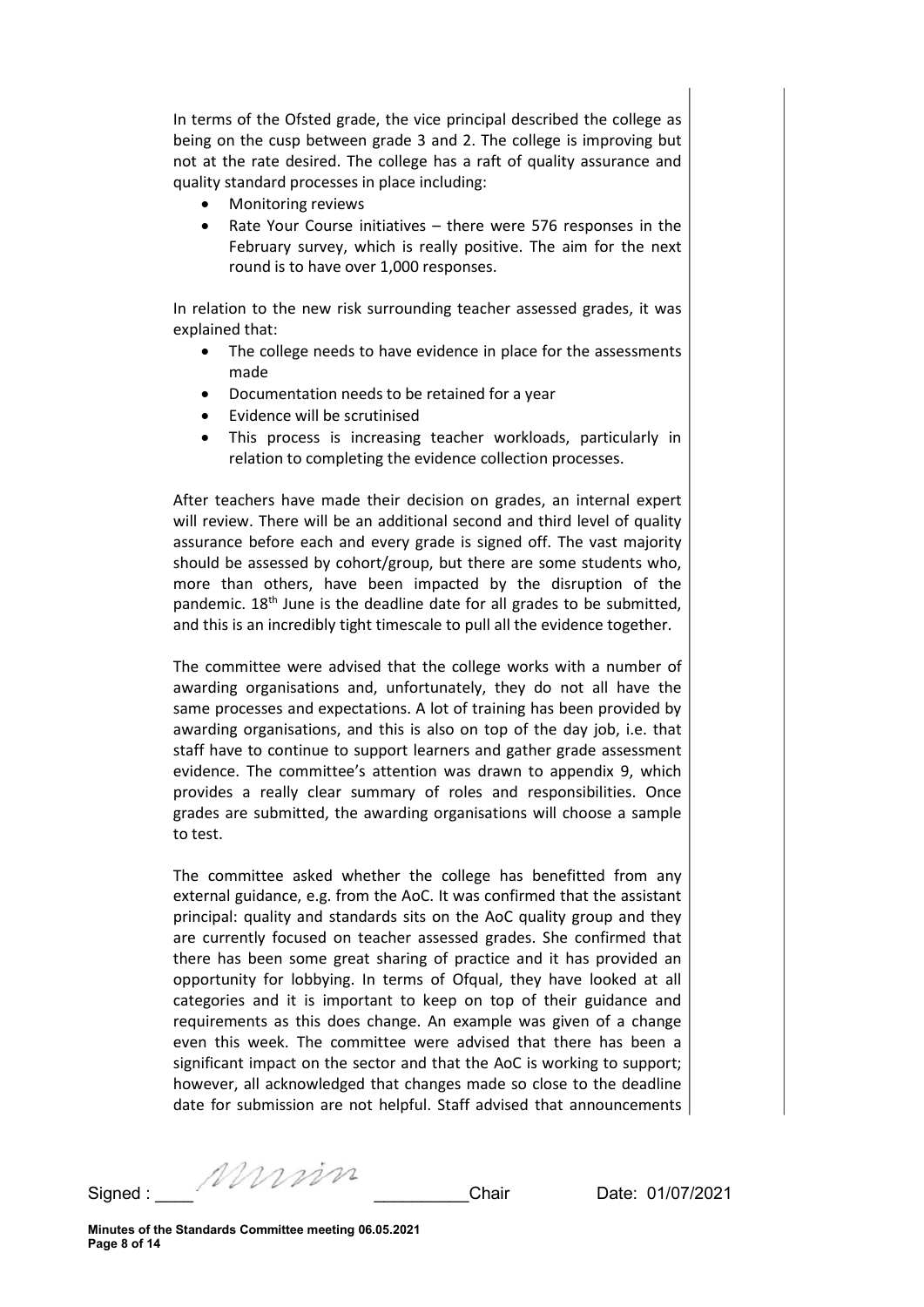are being closely monitored on a week-by-week basis but the turbulence has been huge.

The committee commended the work done and felt that the college's plans were clear and that the documentation provided was really robust.

Q Q CH One member of the committee asked how close the college is to embedding the ASPIRE curriculum. The vice principal indicated that, when considering this, it has to be taken within the context that the sector as a whole needs to be reactive and that the curriculum needs to suit the Mansfield area. The committee asked whether there were any areas of provision at risk. The principal indicated that discussions have taken place on whether the college offers too broad a curriculum: an example given was in arts, subject sector area 9, which is music and performing arts. The college is seeing declining numbers and is, therefore, considering whether there is a need to 'cut its cloth' accordingly and also honestly reflect on whether this college does this as well as others. He indicated that in some areas it is not possible to take a strategic position and that there are some aspects of the arts curriculum which are just not taking off. A challenge from the committee was to ensure curriculum decisions are linked to the EMSI data on future growth areas and, correspondingly, any decline in the Mansfield area. The principal provided assurance that the first of the seven curriculum planning steps includes thorough analysis of the EMSI data. The committee were advised that John Gray, a former governor who works with EMSI, has asked some critical friend questions, for example in relation to animal care and, particularly, the comparison with the demand in the engineering sector.

AGREED: to note the content of the update provided.

#### 9 DATA ON A PAGE 2020/21

The assistant principal introduced this written report and reminded that the national rates used are from 2019 and that no rates have been published since then. Key matters noted were:

- Retention has declined by 3.5%.
- Progress has improved slightly for English and maths but not as much as the college wanted. In the main, this is because of COVID disruption.
- Retention for adults has declined slightly (0.4%) but progress is better.
- The position in relation to apprenticeships was discussed earlier in the meeting and key areas of focus are off-the-job training and the fact that the college needs to be better at completing and recording the reviews.
- Retention for high needs learners has declined by 3.5% and the position in relation to disadvantaged learners is broadly the same.

Signed : \_\_\_\_ \_\_\_\_\_\_\_\_\_\_Chair Date: 01/07/2021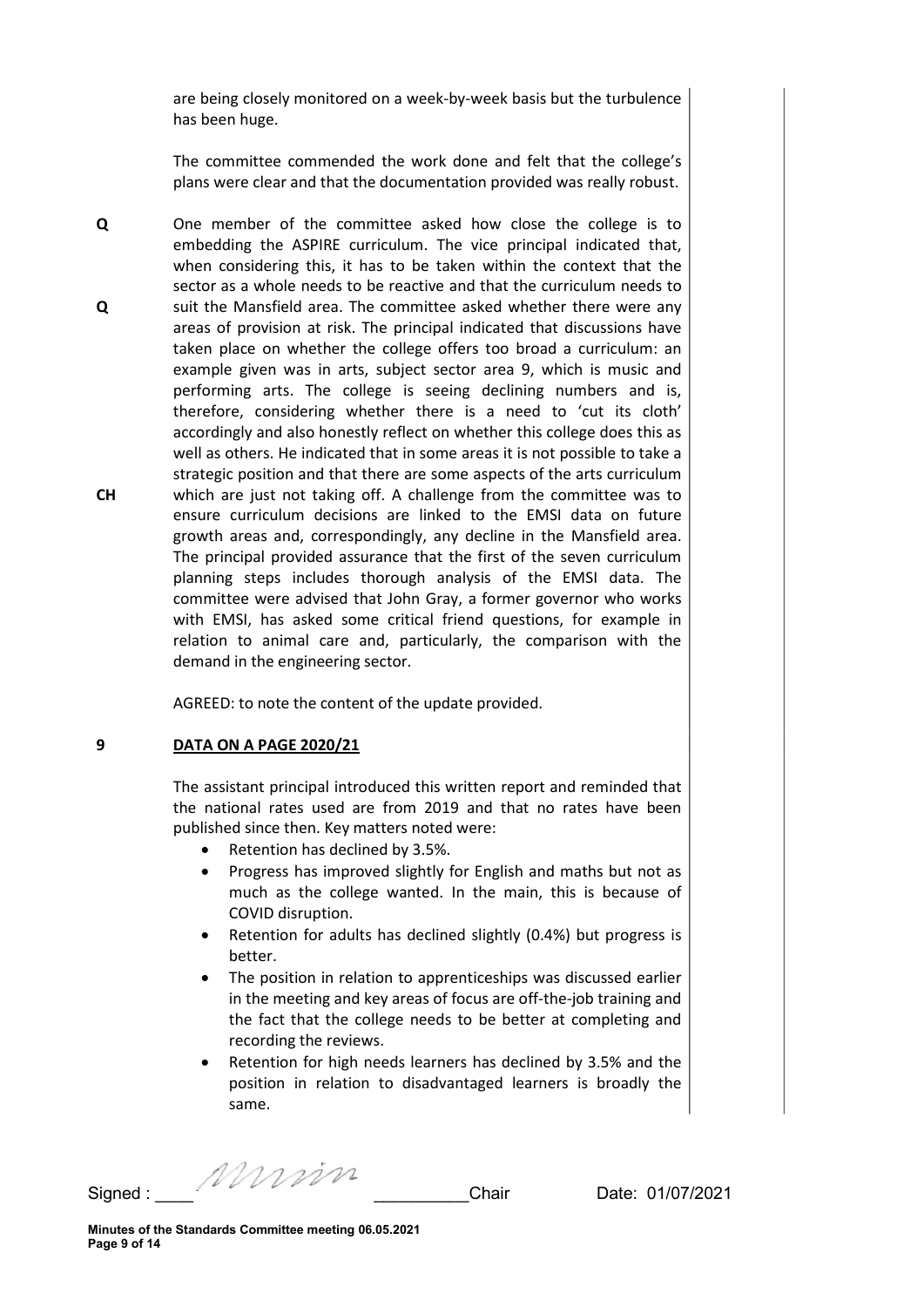The committee were advised that the national scene for apprenticeship delivery is very turbulent; therefore, this college's position is not as bad as some others.

AGREED: to note the content of the report provided.

#### 10 CURRICULUM STRATEGY

The vice principal introduced this item and confirmed that the RAG rating is now green as the strategy has been completed. The committee's attention was drawn to sections 2.1 and 2.2, and it was explained that the strategy has been fully informed by both internal and external stakeholders and that it builds upon discussions at the skills conference and the content of the White Paper. The proposal has been consulted on widely with all levels of staff.

The vice principal described the strategy as being succinct and incisive and, particularly, drew members' attention to section 3.4, which sets out the underpinning commitments. There are six strategic curriculum aims, which are underpinned by detailed criteria.

In reviewing the strategy, the committee agreed that it was possible to still see how it will benefit local needs, and they asked what the next steps would be in terms of assessing impact. The committee's attention was drawn to page 4, which provides a rolling three-year curriculum plan. Assistant principals have been asked to develop a three-year look ahead, i.e. where the curriculum will get to. It was acknowledged that the college cannot do everything all at once but that this strategy is taking the college from a position of good intent to reality. The principal indicated that there are currently some really interesting conversations taking place regarding the future; examples given were in relation to the nursing school and sports provision. The committee were advised that a real focus for the college is engaging employers and that this includes:

- Understanding data
- Listening to employers (an example given was the robotics curriculum).

The aim is to deliver with and not just for employers.

The committee asked a question in relation to transferable skills, and an observation made was that the focus on economic need may not give enough priority on the need for transferable skills. The principal advised that the prospectus for the Skills Accelerator Fund does have more emphasis on transferable skills than is currently the case in the White Paper. A challenge from the committee is that the college needs to equip its learners ready for a lifetime of different opportunities and not just the next step. All acknowledged that employers themselves value transferable skills and that this will be a key lever to ensuring focus and prioritisation.

Signed : \_\_\_\_ \_\_\_\_\_\_\_\_\_\_Chair Date: 01/07/2021

Q

CH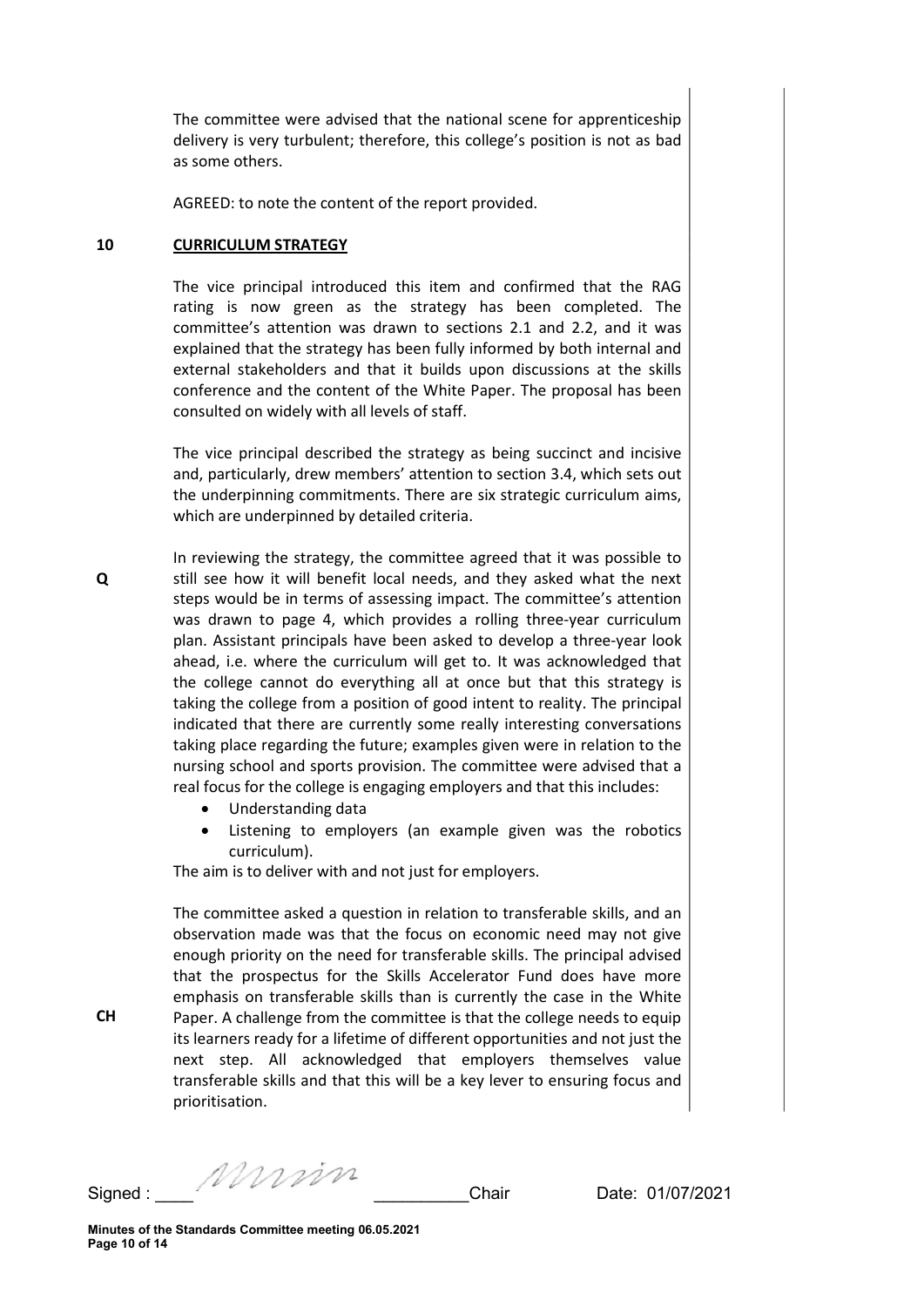- Q/CH A question and challenge from the committee was that the significant emphasis on 'leading to employment' may lead to other aspects being squeezed out, e.g. arts and humanities. The principal confirmed that the college has to ensure that learning is inclusive but that it can't ignore the direction of policy travel. The aim is to allow students to fall back in love with learning and to give them confidence. The view expressed by the committee was that there are many aspects 'in our blood' that are not overplayed in the document.
- CH A challenge from one member of the committee was that the use of EMSI data and insight in relation to this is missing from the document. They felt that it didn't jump out as part of the strategy. The committee felt that there was an opportunity to really use this as a marketing opportunity and that the document should say 'wow, look at us'. All agreed that the content was not the issue but that they would like to see the college's message 'pop out of the page'.
- CH A challenge from the committee was that they would like to see a section on governance and the role of the Corporation Board.

CH The committee were advised that, whilst this document is still in the draft consultation stage, it does give an opportunity to review. A challenge from the committee was to really celebrate what the college is and does. They felt that the college was not selling itself enough and that there needed to be more 'pizazz and wow'.

Q One member of the committee asked where the college records the improvements seen in learners' soft skills. It was agreed that there is an opportunity to refresh and improve the profile in relation to this, with more being celebrated. All agreed that employers are very much leading in this area and that their demands in relation to soft skills will come through.

> The committee considered the document presented and were happy to recommend it for approval to board, with the caveats discussed at the meeting and conversion into a format that has the needed pizzaz.

> AGREED: to recommend that the Corporation Board approve the Curriculum Strategy developed.

#### 11 SAFEGUARDING, PREVENT AND E&D

The vice principal introduced her detailed report. Key matters that she wished to bring to the committee's attention included:

- Paragraph 2 and the reference to criminal exploitation. The college has requested a mapping meeting in relation to three students, and there will be one more added who is a concern.
- The number of students who have a social worker.

Signed : \_\_\_\_ \_\_\_\_\_\_\_\_\_\_Chair Date: 01/07/2021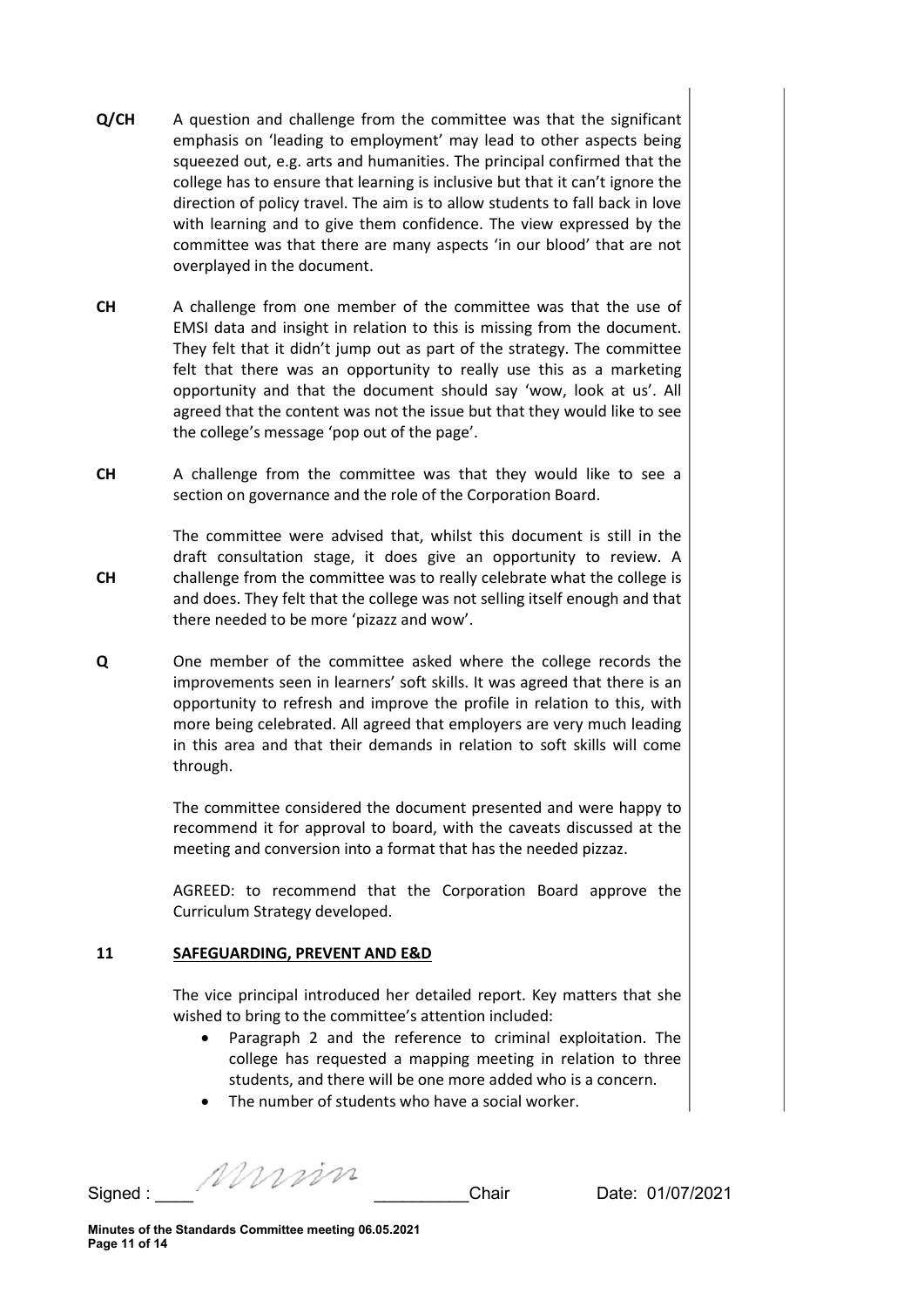- There are 47 care experienced young people.
- The apprentice discussed at the last meeting who had been convicted of a serious sexual offence is no longer employed and is, therefore, no longer an apprentice with the college.
- Page 2 information in relation to Prevent the matter is now closed with no further action being taken by the college, although the college does continue to provide support.
- Right-wing groups are causing more concerns and are actively recruiting young people. A number of groups are 'skating a fine line', and Mansfield and Ashfield have been identified as hotspots.
- Full internal safeguarding audit has taken place with Steve Sutton, Sean Lyons and Kate Truscott providing their input. Some changes are planned. The college was described as not perfect, and staff have been hard on themselves during the review and will continue to be so until there is absolute confidence that the college is grade 1 in this area.
- Staff continue to meet with the student focus groups. One point raised in recent meetings was that students miss the presence of the security guard. He has now been reengaged and has had a warm welcome back.
- The college is purchasing a bespoke system (CPOMS), this will provide a move away from the current clunky and highly administrative systems. It should mean that transition information from schools is easier to obtain as they use the same system. The phase 1 introduction will be purely safeguarding, but there are then options to expand further, e.g. wellbeing.
- The college is purchasing e-Safe, which will mean that it is better able to monitor and manage access. The system will log all activity and the aim is for it to be fully implemented by September. Through the i-Trent system, HR can now monitor minor causes for concern. These are matters that would not lead to a LADO referral, and this will allow the college to build a picture of suitability.

One member of the committee asked whether there will be a link between CPOMS and Pro Monitor. The vice principal indicated that, unfortunately, this is not possible and, in fact, Pro Monitor does not easily sit alongside many systems.

- 'Everyone is Invited' website the vice principal indicated that, in relation to sexual assault and harassment, there is a piece to do in terms of communication and, particularly, language. Because of the national focus, the college will start to report on this to the committee.
- The college's E&D scheme is being reviewed; proposals in relation to this will come to this committee in June 2021.

VP CESE June 2021

Q

Signed : \_\_\_\_ \_\_\_\_\_\_\_\_\_\_Chair Date: 01/07/2021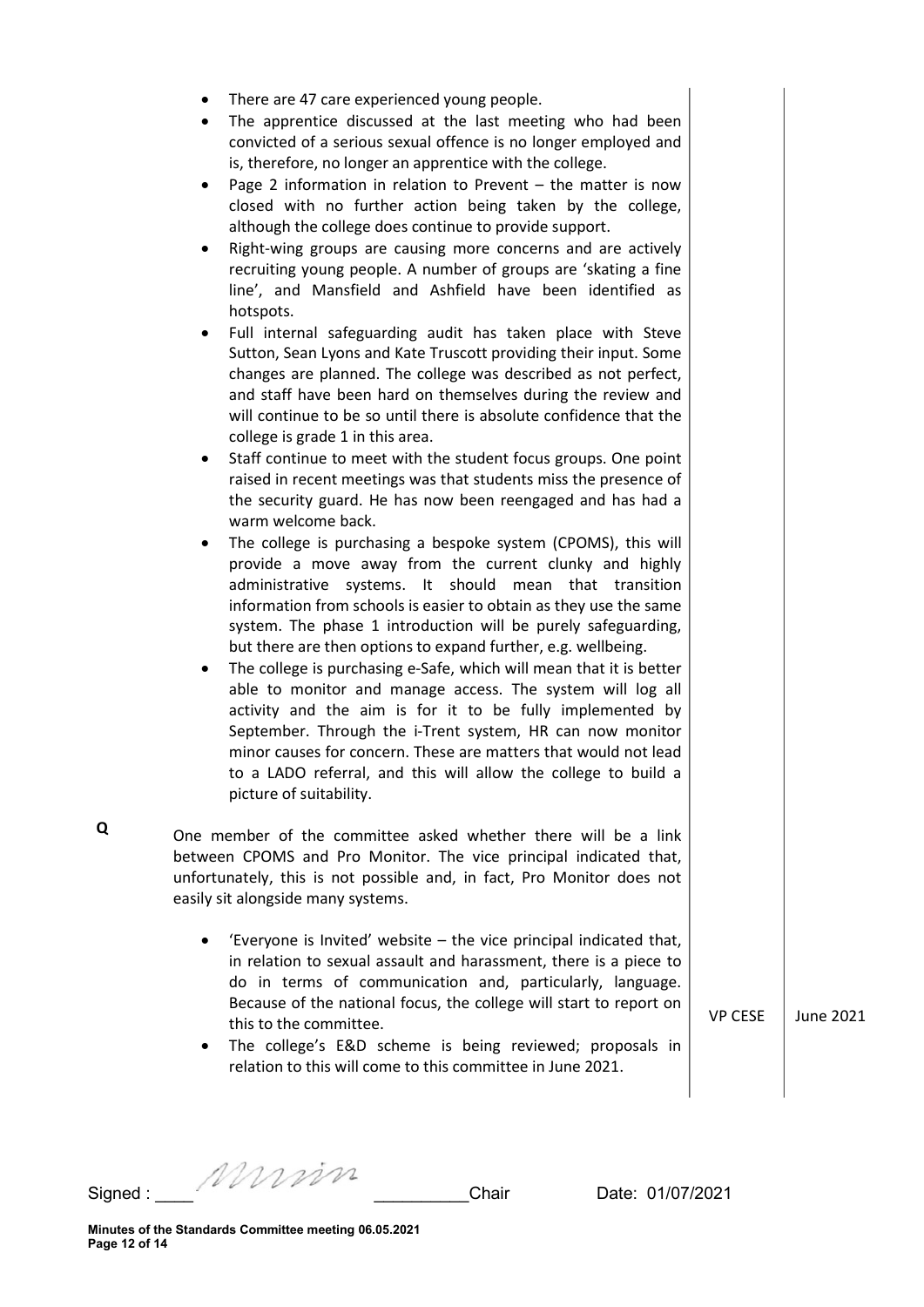In general discussion, members of the committee who are familiar with CPOMS described it as a really powerful tool. It was confirmed that phase 2 of its introduction will be to provide support to the welfare team.

The committee noted that, in a previous meeting, there had been a risk flagged that the level of safeguarding activity and concerns would rise following the return to site. The vice principal indicated that, whilst there has been a rise in referrals since returning, this has now levelled out. In terms of emotional and wellbeing concerns, she indicated that, whilst there is not a significant growth, they are on the rise. The college is looking at what it can introduce as a standard offer in relation to mental health for every student so as to avoid anyone getting to the point of crisis. Mental health training is to be rolled out to staff and the college is working closely with CAMHS. The objective is to nip the lower-level issues in the bud before they become a crisis. There may be more to do in September, particularly in the first 42 days for students, as their learning will have been disrupted over two academic years.

In relation to the use of e-Safe, one member of the committee asked how it will be communicated. It was confirmed that the system only reports on anything that may lead to a safeguarding concern, which should alleviate any anxiety regarding its introduction.

AGREED: to note the content of the update provided.

## 12 AOB

As a matter of additional business, the committee discussed how the college presents itself when reporting. The principal indicated that a key college value is high expectations and that staff are relentless in relation to this, which does lead to being constantly self-critical. A challenge from the committee was to regularly recognise how far the college has come, and they felt that there was a lot of good and developing work that is not necessarily picked out enough and communicated and celebrated.

#### 13 DATE AND TIME OF NEXT MEETING

This was confirmed as Thursday 1<sup>st</sup> July 2021.

### 14 CONFIDENTIAL MINUTES OF THE MEETING HELD ON 4<sup>TH</sup> MARCH 2021

The minutes were reviewed and it was agreed that they were an accurate record of discussions.

AGREED: to approve the confidential minutes of the meeting held on  $4<sup>th</sup>$ March 2021.

As a matter arising, it was agreed that the vice principal would provide a

Signed : \_\_\_\_ \_\_\_\_\_\_\_\_\_\_Chair Date: 01/07/2021